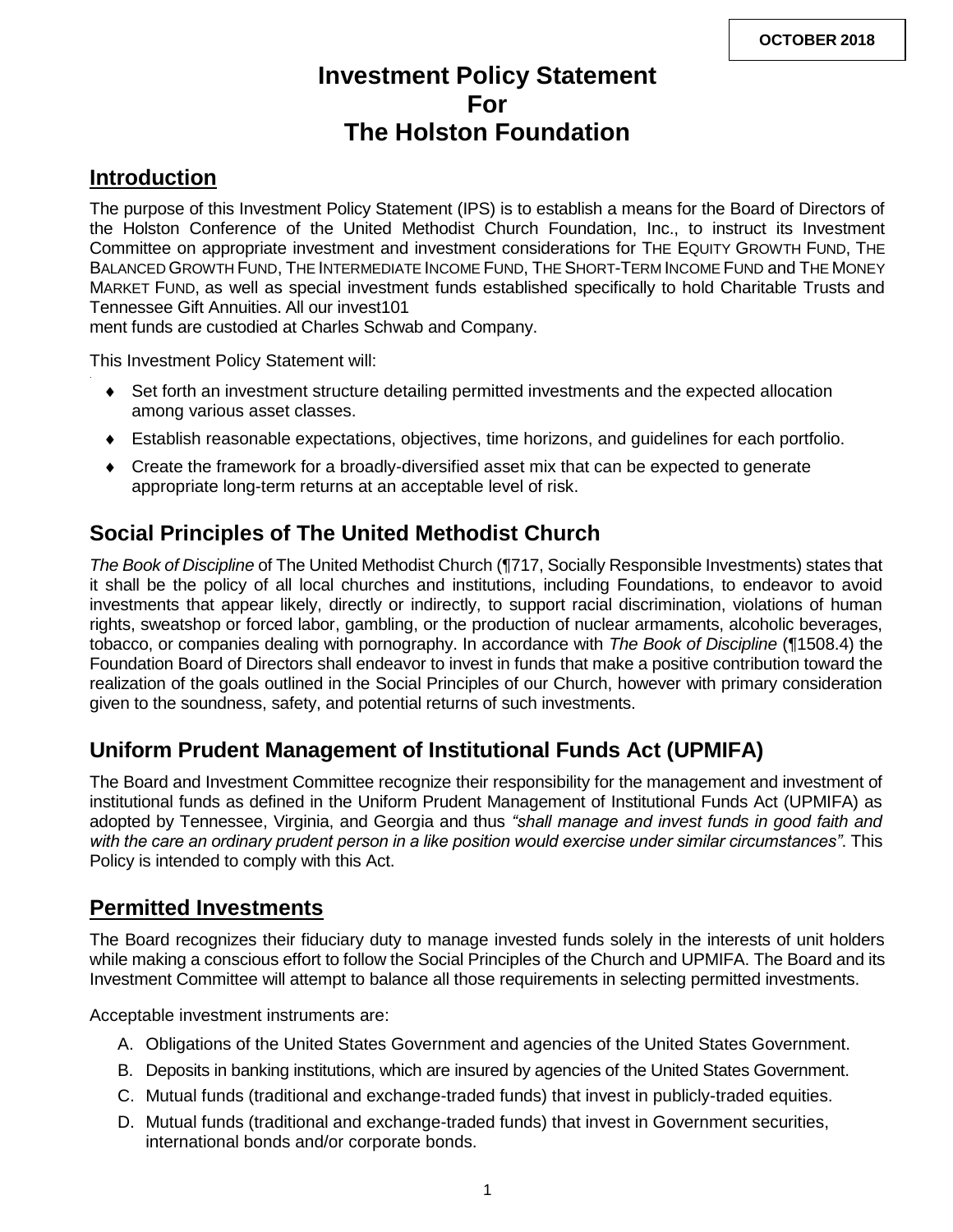E. FDIC or SIPC protected money market funds.

## **BALANCED GROWTH FUND**

### **A. OBJECTIVES**

This fund is designed for investors seeking a return above that of a fixed income investment (bond or CD) and with less risk than being 100% in the equity or stock market.

### **B. TIME HORIZON/RISK TOLERANCE**

For planning purposes, the time horizon for an investment in this pooled portfolio should be five years or longer. This portfolio will fluctuate in value over shorter time periods and the investor should recognize that the possibility of capital loss does exist. However, historical asset class return data suggest that the risk of principal loss over a holding period of five years or more can be minimized with the broad diversification and longterm asset allocation approach reflected in this investment policy statement.

## **C. ASSET ALLOCATION POLICY**

Academic research suggests that the decision to allocate investments, among various asset classes will far outweigh security selection and other decisions such as market timing that impact portfolio performance. After reviewing the long-term performance of the risk characteristics of various asset classes and the possible need for redemptions, the following asset classes and target allocation ranges were selected to achieve the objectives of THE BALANCED GROWTH FUND:

| <b>Asset Category</b>          | Current<br><b>Target Allocation</b> | <b>Acceptable Range</b> |  |
|--------------------------------|-------------------------------------|-------------------------|--|
| Cash/Cash Equivalents          | $0\%$                               | $0\% - 10\%$            |  |
| <b>Fixed Income Securities</b> | 40%                                 | $30\% - 50\%$           |  |
| <b>Equity Securities</b>       | 60%                                 | $50\% - 70\%$           |  |
| Large Cap U.S. Stocks          | 62%                                 | $50\% - 70\%$           |  |
| Small Cap U.S. Stocks          | 8%                                  | $6\% - 10\%$            |  |
| Mid Cap U.S. Stocks            | 8%                                  | $6\% - 10\%$            |  |
| Real Estate                    | $2\%$                               | $0\% - 5\%$             |  |
| Foreign Stocks - Developed     | 15%                                 | 10% - 20%               |  |
| Foreign Stocks – Emerging      | 5%                                  | $0\% - 10\%$            |  |
| TOTAL                          | 100%                                |                         |  |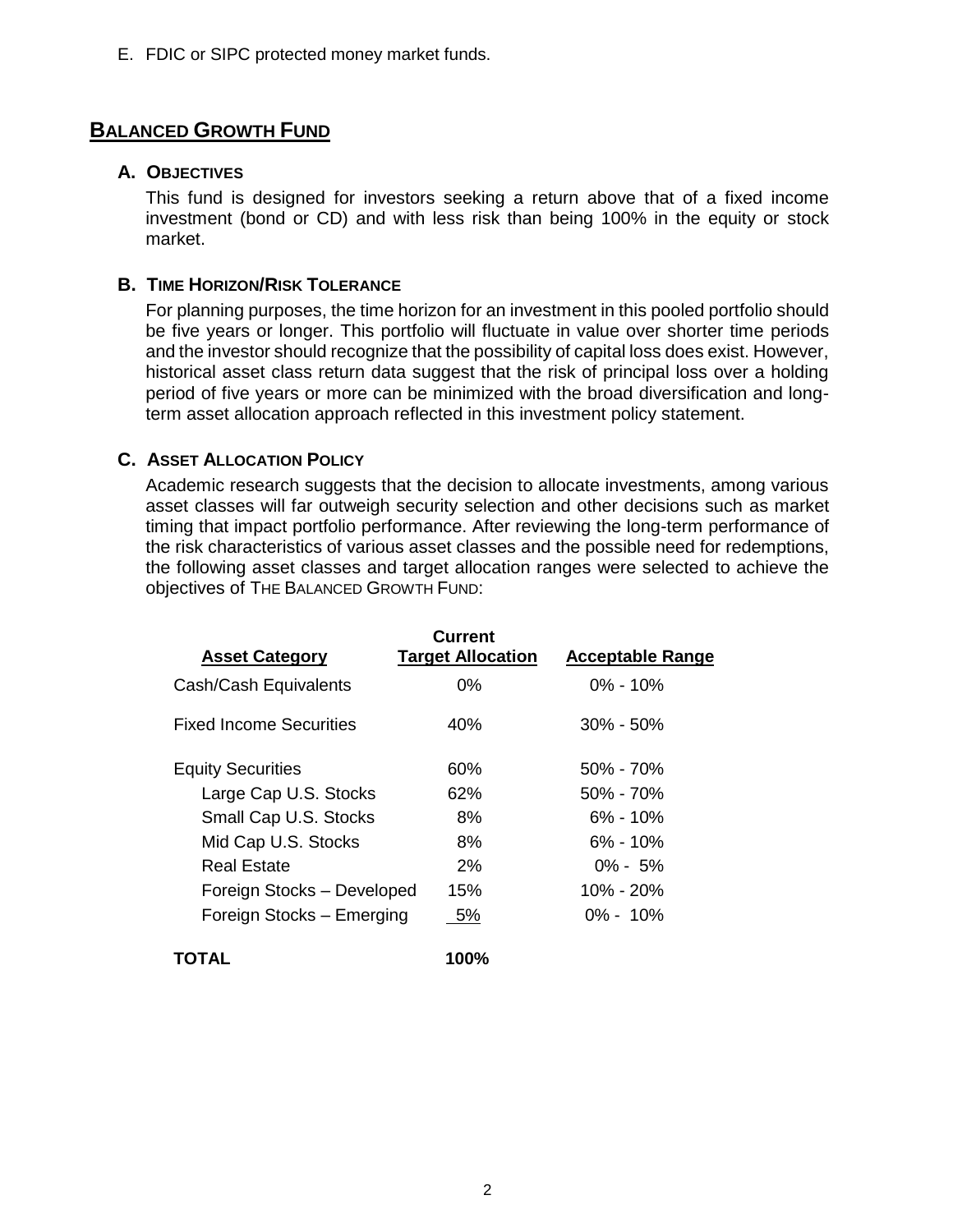## **D. SPECIFIC INVESTMENTS**

#### **EQUITIES OR STOCKS**

In order to invest in socially responsible companies, diversify our investments, and reduce our management fees, the Investment Committee has elected to use more than one large cap fund to help us meet our investment goals and the social responsibility criteria set forth by The Book of Discipline. Large cap assets will make up the core (50% - 70%) of the equity position.

Our equity allocation also includes 8% small capitalization stocks, 8% mid-capitalization stocks, 2% real estate investment trusts, and 20% international stocks. We currently use a mix of exchange traded index funds and mutual funds to round out this portion of the portfolio.

#### **FIXED INCOME OR BONDS**

Bond investments are made in individual securities and/or in one or more exchange traded bond index funds and may include any sector in the Barclay's Aggregate Bond index, highyield bonds, and international/foreign bonds from both developed and emerging markets, with specific allocations targeted and maintained by the investment committee. The fixed income portfolio will have a target duration range of 80% - 120% of the Barclays Aggregate U.S. Bond Index.

#### **CASH**

All cash investments will be in a non-floating Money Market Fund.

### **E. REBALANCING PROCEDURES**

From time to time, market conditions, as well as additions and distributions, may cause the portfolio's investment in various asset classes to vary from the targeted allocation. To remain consistent with the targeted allocation, the Investment Committee and the Executive Director will review the portfolio on at least on a quarterly basis. If the actual weighting varies by 10% or more from the targeted weighting, the portfolio will be rebalanced back to the recommended allocation. Furthermore, cash flow (both positive and negative) will also be used as an ongoing re-allocation tool.

### **F. ADJUSTMENT IN TARGET ALLOCATION**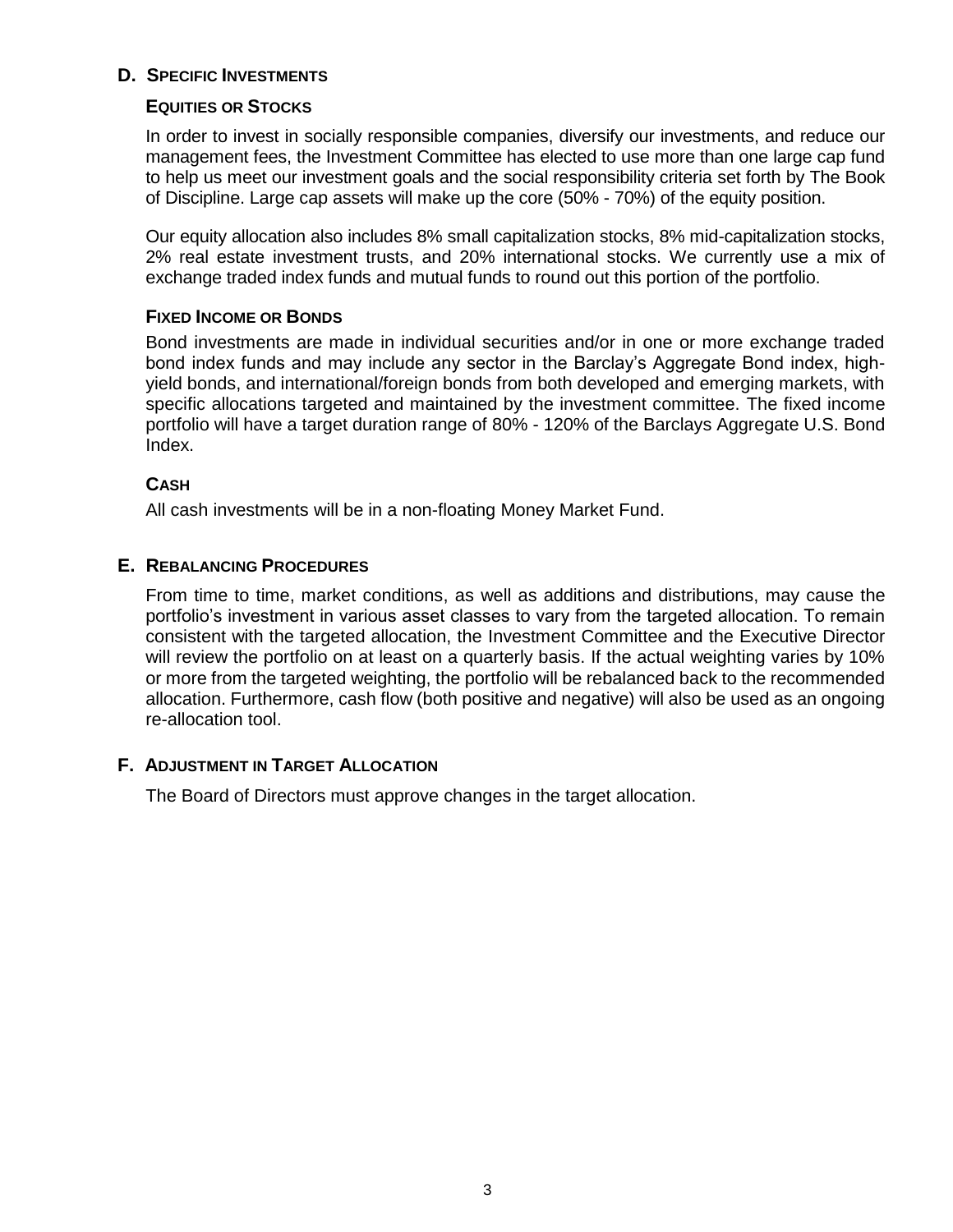## **INTERMEDIATE INCOME FUND**

#### **A. OBJECTIVES**

This fund is designed for intermediate-term investors seeking a return above that of a short term CD or a money market account.

#### **B. TIME HORIZON/RISK TOLERANCE**

For planning purposes, the time horizon for an investment in THE INTERMEDIATE INCOME FUND should be two years or longer. This fund could fluctuate in value over shorter time periods and the investor should recognize that the possibility of capital loss does exist. However, historical asset class return data suggest that the risk of principal loss over a holding period of two years or more can be minimized with the broad diversification and long-term asset allocation approach reflected in this investment policy statement.

#### **C. ASSET ALLOCATION POLICY**

After reviewing the long-term performance of the risk characteristics of various asset classes and the possible need for redemptions, the following asset classes and target allocation ranges were selected to achieve the objectives of THE INTERMEDIATE INCOME FUND:

| <b>Asset Category</b>          | <b>Target Allocation</b> | <b>Acceptable Range</b> |
|--------------------------------|--------------------------|-------------------------|
| Cash/Cash Equivalents          | 5%                       | $0\%$ - 10%             |
| <b>Fixed Income Securities</b> | 95%                      | $90\%$ - 100%           |
| <b>TOTAL</b>                   | $100\%$                  |                         |

#### **D. SPECIFIC INVESTMENTS**

### **FIXED INCOME OR BONDS**

Bond investments are made in individual securities and/or in one or more exchange traded bond index funds and may include any sector in the Barclay's Aggregate Bond index, highyield bonds, and international/foreign bonds from both developed and emerging markets, with specific allocations targeted and maintained by the Investment Committee. The fixed income portfolio will have a target duration range of 80% - 120% of the Barclays Aggregate U.S. Bond Index.

#### **CASH**

All cash investments will be in a non-floating Money Market Fund.

#### **E. REBALANCING PROCEDURES**

From time to time, market conditions, as well as additions and distributions, may cause the portfolio's investment in various asset classes to vary from the targeted allocation. To remain consistent with the targeted allocation, the Investment Committee and the Executive Director will review the portfolio on at least a quarterly basis. If the actual weighting varies by 10% or more from the targeted weighting, the portfolio will be rebalanced back to the recommended allocation. Furthermore, cash flow (both positive and negative) will also be used as an ongoing re-allocation tool.

#### **F. ADJUSTMENT IN TARGET ALLOCATION**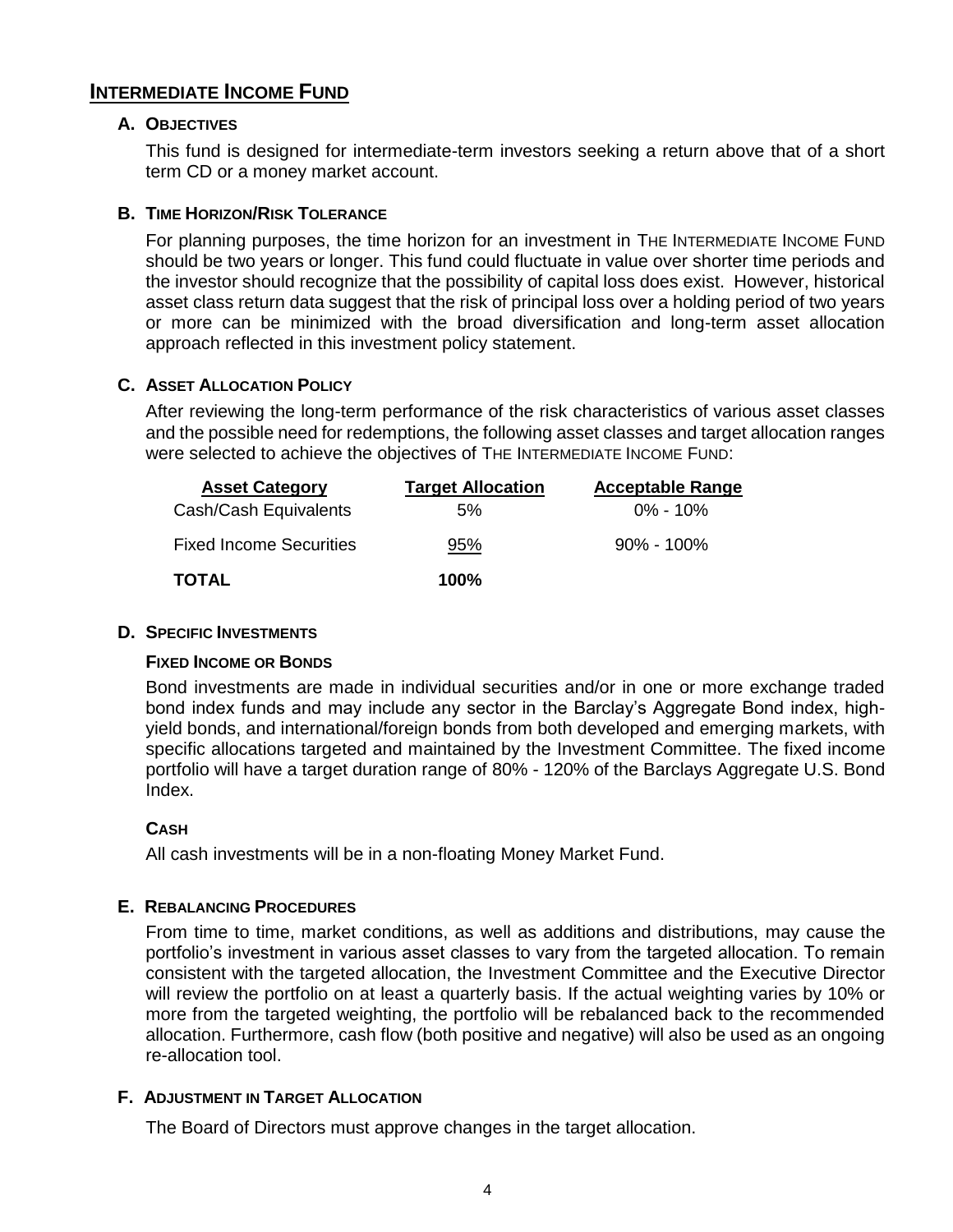## **MONEY MARKET FUND**

#### **A. OBJECTIVES**

This fund is designed to provide short-term investors seeking safety of principal plus a competitive short-term yield at or above the 30-day Treasury bill.

#### **B. TIME HORIZON/RISK TOLERANCE**

For planning purposes, the time horizon for an investment in THE MONEY MARKET FUND should be one year or less. This fund should not fluctuate in value over shorter time periods, although the investor should recognize that the possibility of capital loss does exist.

#### **C. SPECIFIC INVESTMENTS**

Investments will be in a non-floating Money Market Fund.

#### **D. ADJUSTMENT IN TARGET ALLOCATION**

The Board of Directors must approve any changes in the targeted investments.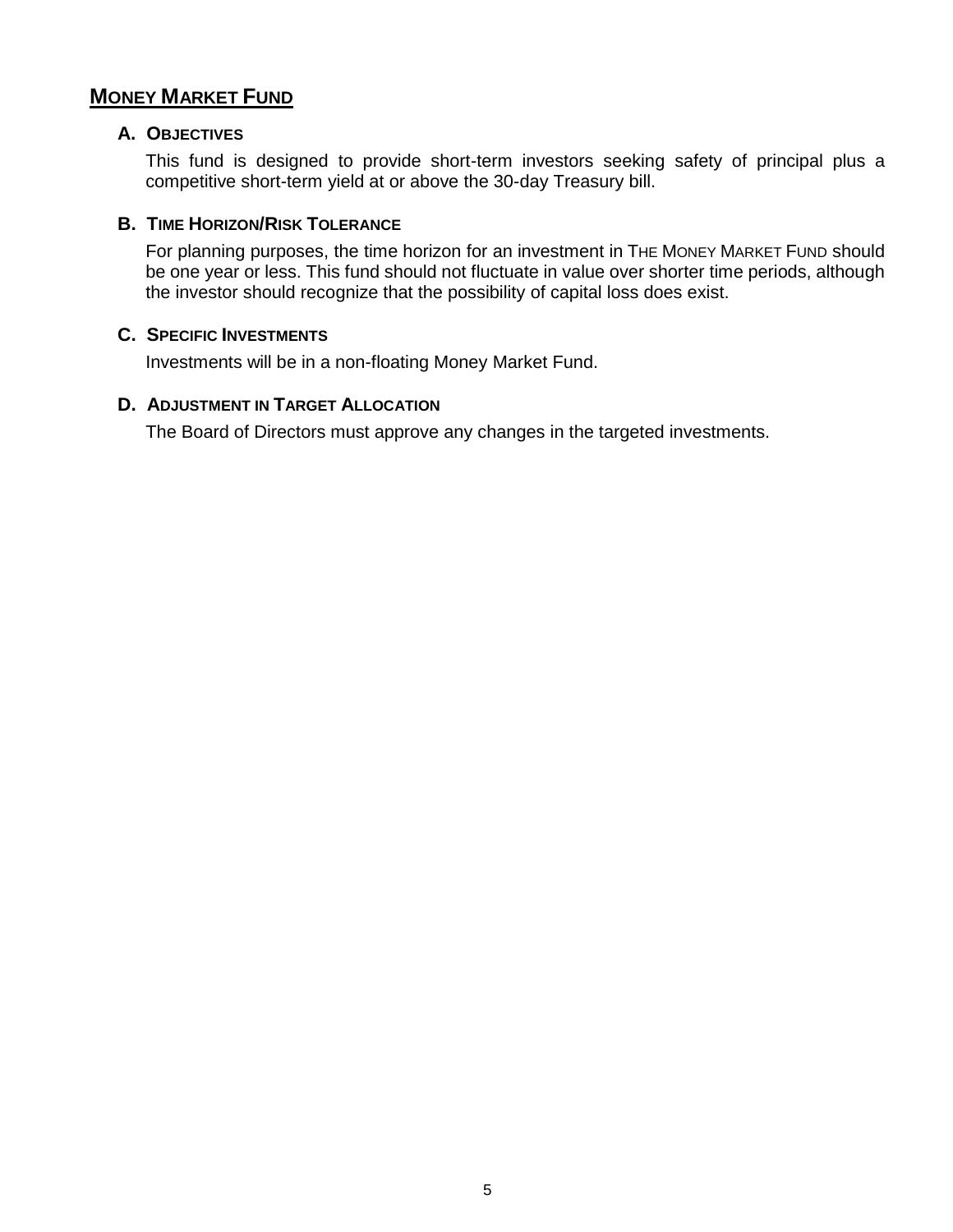## **SHORT-TERM INCOME FUND**

#### **A. OBJECTIVES**

This fund is designed to provide short-term investors seeking income, a return above that of a short-term CD or Money Market Fund.

#### **B. TIME HORIZON/RISK TOLERANCE**

For planning purposes, the time horizon for an investment in THE SHORT-TERM INCOME FUND should be one year or longer. This fund could fluctuate in value over shorter time periods and the investor should recognize that the possibility of capital loss does exist. However, historical asset class return data suggest that the risk of principal loss over a holding period of one to three years can be minimized with the broad diversification and long-term asset allocation approach reflected in this investment policy statement.

#### **C. ASSET ALLOCATION POLICY**

After reviewing the long-term performance of the risk characteristics of various asset classes and the possible need for redemptions, the following asset classes and target allocation ranges were selected to achieve the objectives of THE SHORT-TERM INCOME FUND:

| <b>Asset Category</b>          | <b>Target Allocation</b> | <b>Acceptable Range</b> |
|--------------------------------|--------------------------|-------------------------|
| Cash/Cash Equivalents          | 5%                       | $0\% - 10\%$            |
| <b>Fixed Income Securities</b> | 95%                      | $90\% - 100\%$          |
| TOTAL                          | $100\%$                  |                         |

#### **D. SPECIFIC INVESTMENTS**

All cash investments will be in a non-floating Money Market Fund. All bond investments are made through a mix of exchange traded short-term index funds, such that the overall duration of the SHORT-TERM INCOME FUND does not exceed three years.

#### **E. REBALANCING PROCEDURES**

From time to time, market conditions, as well as additions and distributions, may cause the portfolio's investment in various asset classes to vary from the targeted allocation. To remain consistent with the targeted allocation, the Investment Committee and the Executive Director will review the portfolio on a quarterly basis. If the actual weighting varies by 5% or more from the targeted weighting, the portfolio will be rebalanced back to the recommended allocation. Furthermore, cash flow (both positive and negative) will also be used as an ongoing re-allocation tool.

#### **F. ADJUSTMENT IN TARGET ALLOCATION**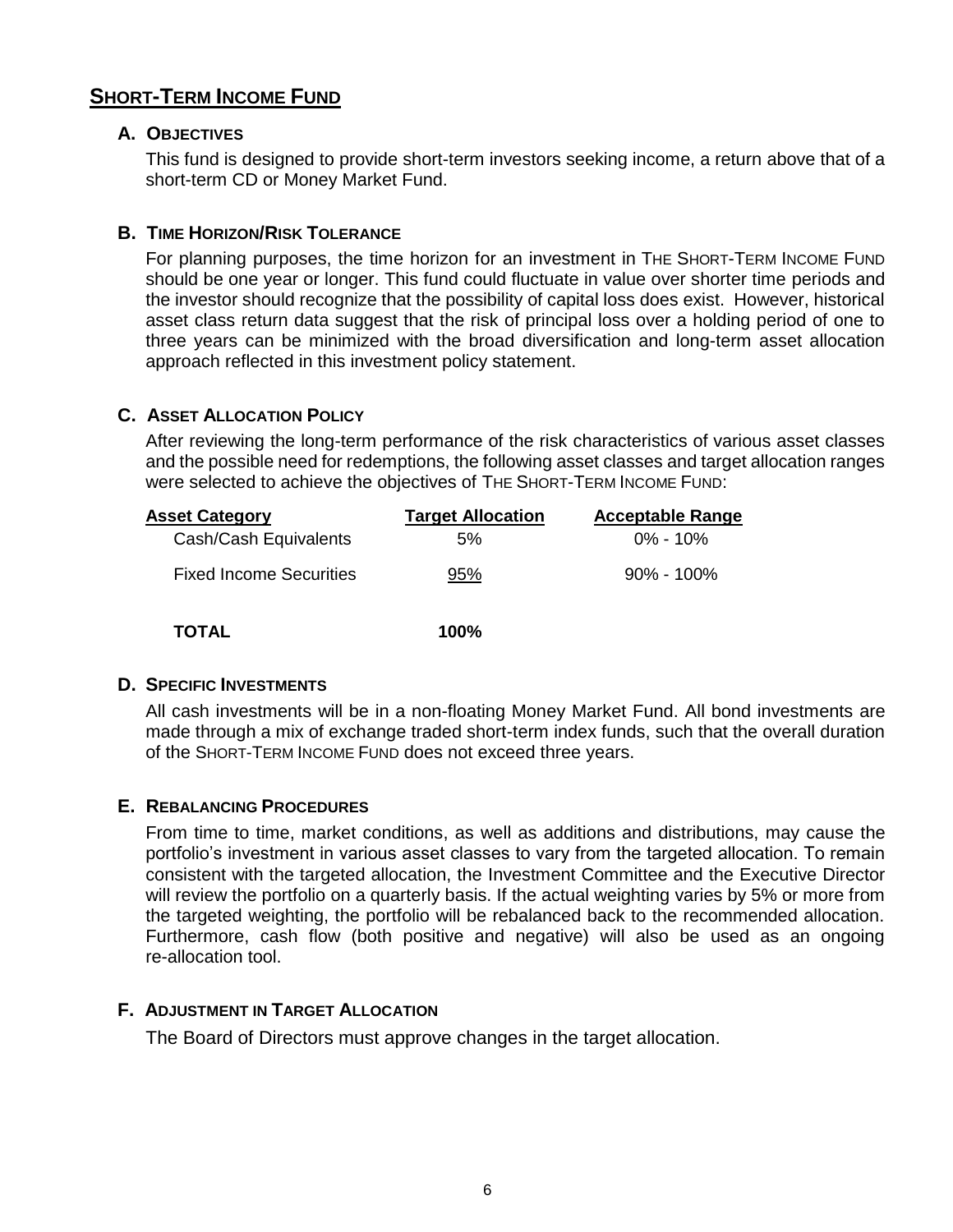# **EQUITY GROWTH FUND**

#### **A. OBJECTIVES**

The EQUITY GROWTH FUND is designed to add flexibility to the Foundation's investment options. It can be used as a stand-alone fund for investors desiring a 100% equity allocation, or it can be combined with The INTERMEDIATE INCOME FUND to build a balanced fund with a customized asset allocation strategy. As a stand-alone option The EQUITY GROWTH FUND has both the highest risk and the highest return potential. When paired with The INTERMEDIATE INCOME FUND, The EQUITY GROWTH FUND can be used to produce a targeted risk portfolio for conservative, moderate, or aggressive growth objectives.

#### **B. TIME HORIZON/RISK TOLERANCE**

For planning purposes, the time horizon for an investment in this pooled portfolio should be five years or longer. The portfolio will fluctuate in value over shorter time periods and investors should recognize that the possibility of capital loss does exist. However, historical asset class return data suggest that the risk of principal loss over a holding period of five years or more can be minimized with the broad diversification and longterm asset allocation approach reflected in this investment policy statement.

### **C. ASSET ALLOCATION POLICY**

Academic research suggests that asset allocation is the most important decision investors make and should be the first priority in setting up an investment plan. The decision to allocate investments among various asset classes will far outweigh security selection and other decisions such as market timing that impact portfolio performance. After reviewing the long-term performance of various classifications of stocks, the following asset classes and target allocation ranges were selected to achieve the objectives of THE EQUITY GROWTH FUND:

| <b>Asset Category</b>                             | <b>Target Allocation</b> | <b>Acceptable Range</b>         |
|---------------------------------------------------|--------------------------|---------------------------------|
| Cash/Cash Equivalents                             | $0\%$                    | $0\% - 10\%$                    |
| <b>Equity Securities</b><br>Large Cap U.S. Stocks | 100%<br>62%              | $90\% - 100\%$<br>$50\% - 70\%$ |
| Small Cap U.S. Stocks                             | 8%                       | $6\% - 10\%$                    |
| Mid Cap U.S. Stocks                               | 8%                       | $6\% - 10\%$                    |
| <b>Real Estate</b>                                | 2%                       | $0\% - 5\%$                     |
| Foreign Stocks - Developed                        | 15%                      | $10\% - 20\%$                   |
| Foreign Stocks - Emerging                         | 5%                       | $0\% - 10\%$                    |
| TOTAL                                             | 100%                     |                                 |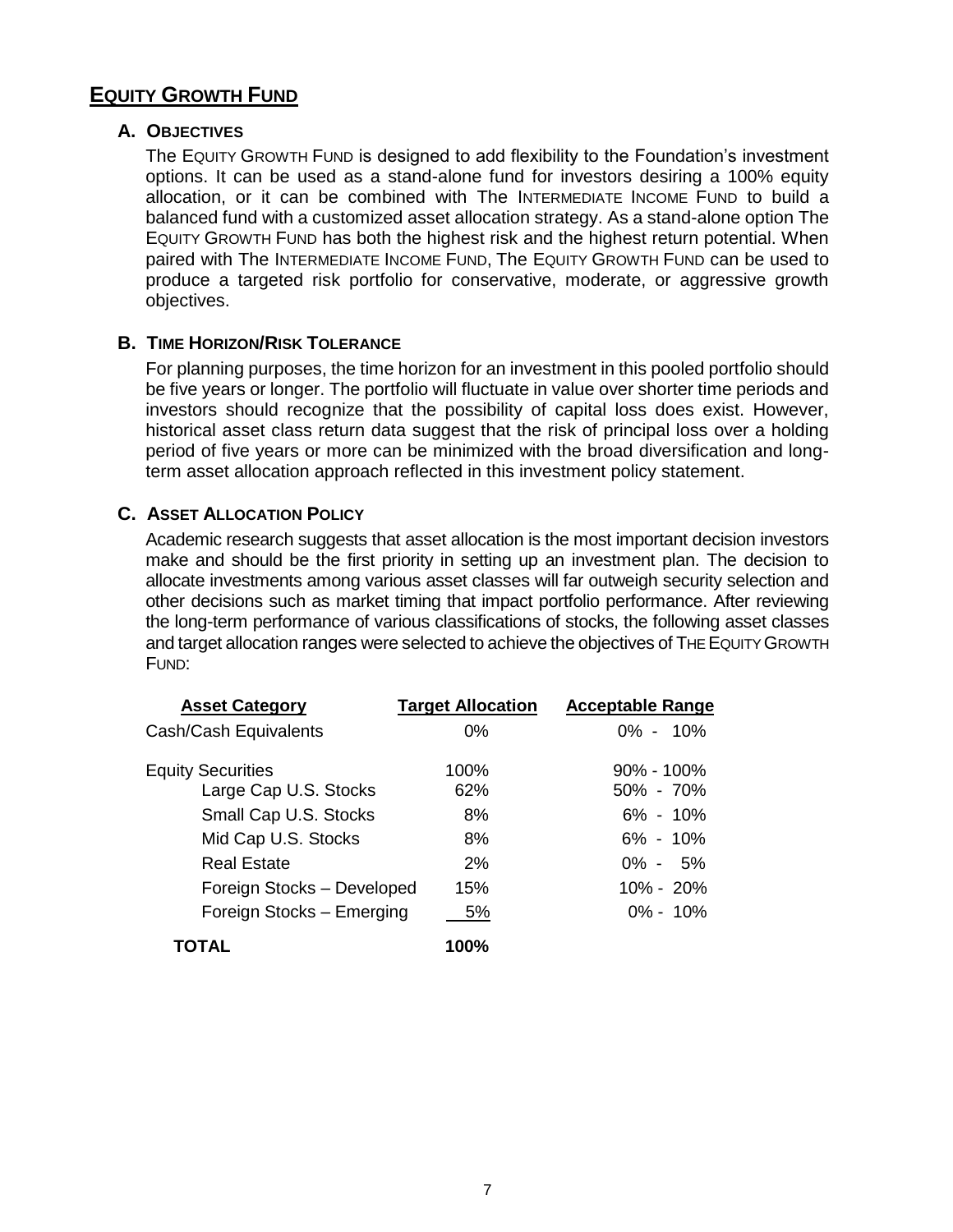#### **D. SPECIFIC INVESTMENTS**

#### **EQUITIES OR STOCKS**

In order to invest in socially responsible companies, diversify our investments, and reduce our management fees, the Investment Committee has elected to use more than one large cap fund to help us meet our investment goals and the social responsibility criteria set forth by *The Book of Discipline*. Large cap assets will make up the core (50% - 70%) of the equity position.

Our equity allocation also includes 8% small capitalization stocks, 8% mid-capitalization stocks, 2% real estate investment trusts, and 20% international stocks. We currently use a mix of exchange traded index funds and mutual funds to round out this portion of the portfolio.

#### **CASH**

All cash investments will be in a non-floating Money Market Fund.

### **E. REBALANCING PROCEDURES**

From time to time, market conditions, as well as additions and distributions, may cause the portfolio's investment in various asset classes to vary from the targeted allocation. To remain consistent with the targeted allocation, the Investment Committee and the Executive Director will review the portfolio on at least on a quarterly basis. If the actual weighting varies by 10% or more from the targeted weighting, the portfolio will be rebalanced back to the recommended allocation. Furthermore, cash flow (both positive and negative) will also be used as an ongoing re-allocation tool.

### **F. ADJUSTMENT IN TARGET ALLOCATION**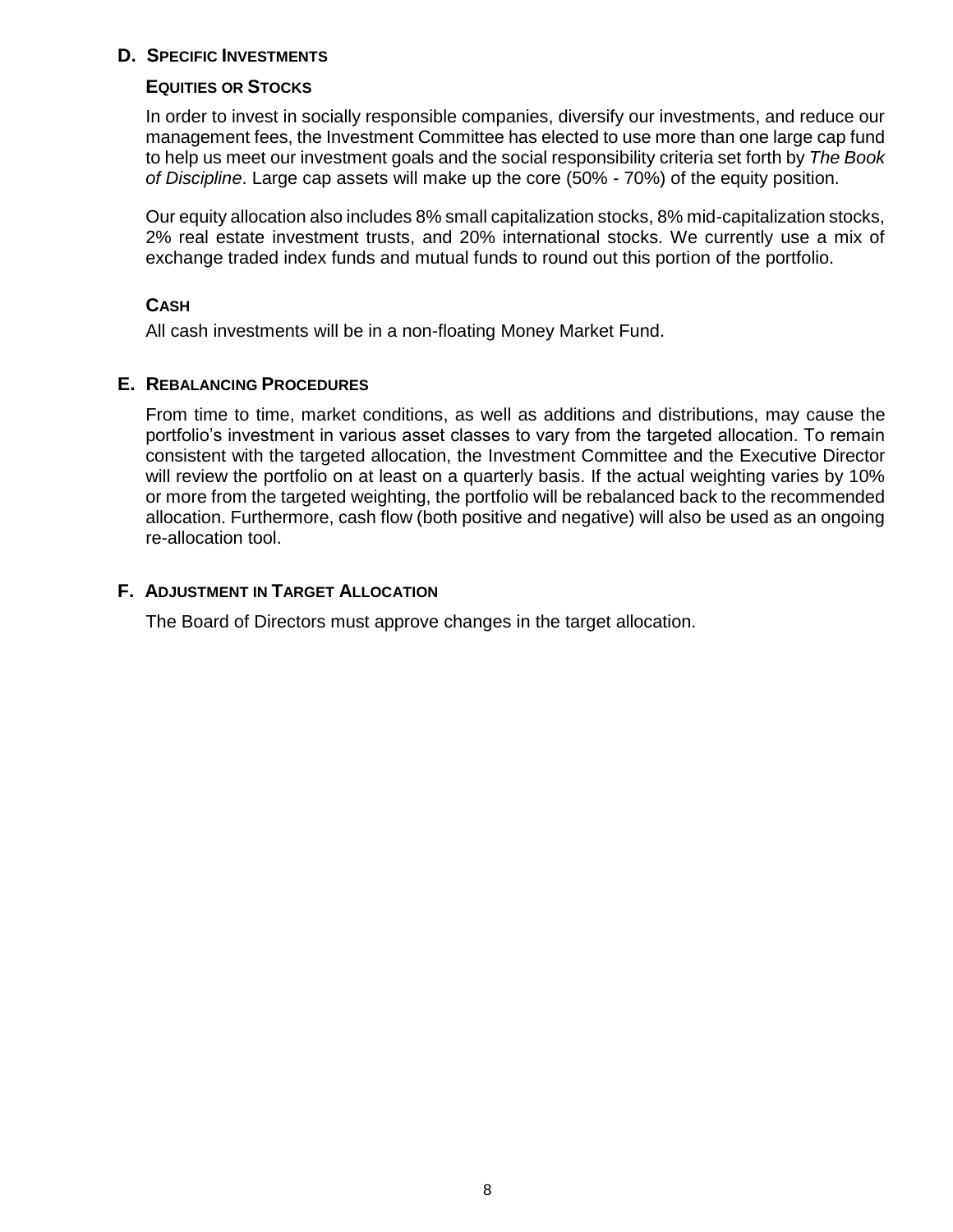# **TENNESSEE CHARITABLE GIFT ANNUITIES**

#### **A. OBJECTIVES**

In order to comply with State of Tennessee law that became effective in 2009, all charitable gift annuities (CGA) from donors who reside in Tennessee are to be invested in a separate account until each individual annuity matures at which time the funds may be removed to pooled funds or distributed as required by each individual agreement. The purpose of this policy is to establish a means for the Board of Directors of the Holston Conference of the United Methodist Church Foundation, Inc., to instruct its investment committee and staff on appropriate investment and investment considerations for Tennessee Charitable Gift Annuities.

**B.** A separate account has been established to comply with this requirement. Since we are no longer able to pool these funds with our other investment accounts, the Foundation has adopted a separate investment policy for this account, which provides diversification of equities and fixed income at a reasonable cost. The following asset classes and target allocation ranges were selected to achieve the objectives of the CGA Fund:

| <b>Asset Category</b>          | <b>Target Allocation</b> | <b>Acceptable Range</b> |
|--------------------------------|--------------------------|-------------------------|
| Cash/Cash Equivalents          | $0\%$                    | $0\% - 25\%$            |
| <b>Fixed Income Securities</b> | .50%                     | $25\% - 75\%$           |
| <b>Equity Securities</b>       | 50%                      | 25% - 75%               |

#### **C. SPECIFIC INVESTMENTS**

In order to diversify our investments and reduce our management fees the Investment Committee has elected to use a Total Stock Market Exchange Traded Fund and a Total Market Exchange Traded Bond Fund.

### **D. REBALANCING PROCEDURES**

From time to time, market conditions, as well as additions and distributions, may cause the portfolio's investment in various asset classes to vary from the targeted allocation. To remain consistent with the targeted allocation, the Investment Committee and the Executive Director will review the portfolio on at least a quarterly basis. If the actual weighting varies by 10% or more from the targeted weighting, the portfolio will be rebalanced back to the recommended allocation. Furthermore, cash flow (both positive and negative) will also be used as an ongoing re-allocation tool.

### **E. ADJUSTMENT IN TARGET ALLOCATION**